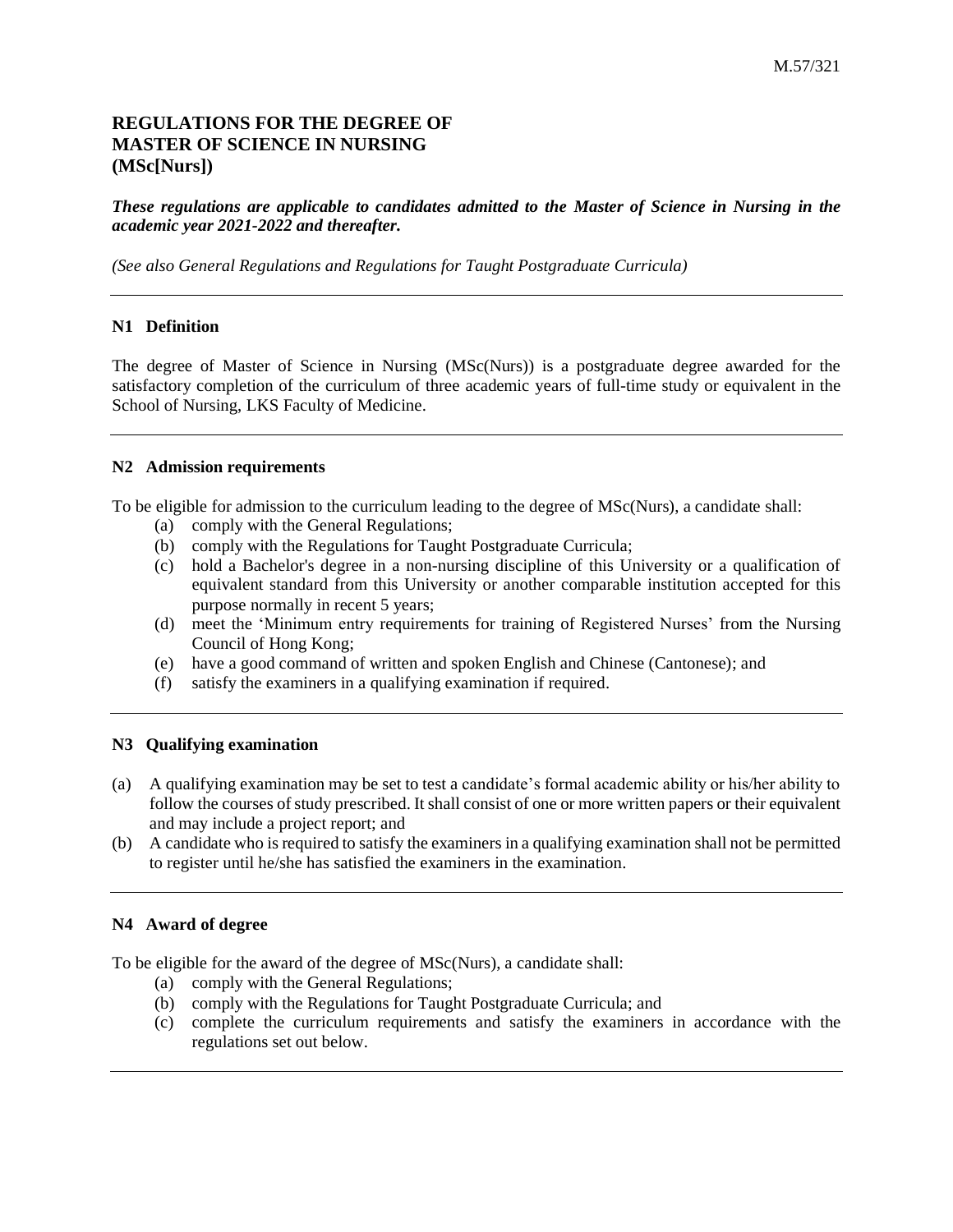#### **N5 Advanced standing**

Advanced standing may be granted to a candidate who has successfully completed equivalent courses before admission to the curriculum, subject to the following conditions:

- (a) such course(s) should be completed no more than 5 years prior to the candidate's commencement of the MSc(Nurs) curriculum;
- (b) advanced standing for up to 12 credits may be granted; and
- (c) all applications are considered on a case-by-case basis by the Board of Studies and shall be approved by the Board of the Faculty.

Credits granted for advanced standing shall not normally be included in the calculation of the GPA unless permitted by the Board of the Faculty but will be recorded on the transcript of the candidate. Application for advanced standing shall normally be made prior to the candidate's admission to the curriculum. Academic transcript and relevant course syllabuses should be submitted.

#### **N6 Period of study**

The curriculum shall normally extend over three academic years of full-time study. Candidates shall not be permitted to extend their studies beyond the maximum period of registration of five academic years of fulltime study, unless otherwise permitted or required by the Board of the Faculty.

#### **N7 Completion of curriculum**

- (a) To complete the curriculum, a candidate shall:
	- (i) satisfy the requirements prescribed in TPG 6 of the Regulations for Taught Postgraduate Curricula; and
	- (ii) take not less than 204 credits in the manner specified in these regulations and the syllabuses, and follow the instructions in the syllabuses prescribed for the courses and complete satisfactorily all required written, practical or clinical work;
	- (iii) satisfy the examiners in the courses by continuous assessments and/or written examinations; and
	- (iv) complete and present a satisfactory thesis on an approved project and may be required to present for an oral examination.
- (b) A candidate who has failed to fulfil the requirements within the prescribed maximum period of registration shall be recommended for discontinuation under the provision of General Regulation G12.

#### **N8 Course selection**

Selection of study patterns shall be made in consultation with the candidate's Academic Advisor and be subject to the approval of the Board of Studies.

#### **N9 Assessment**

(a) A candidate who has failed to satisfy the examiners in a course may be permitted: (i) to attend a re-examination; or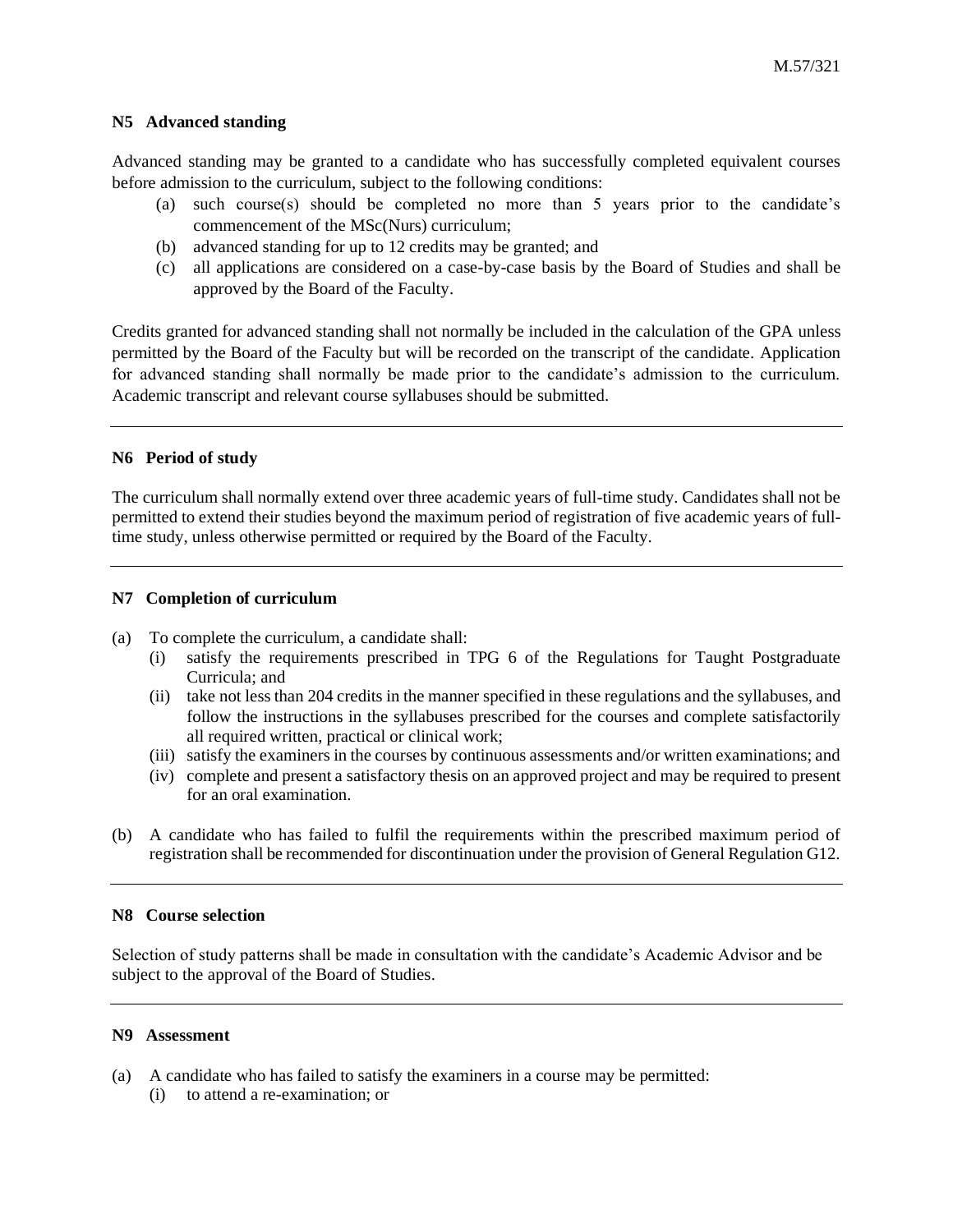- (ii) to re-take the prescribed assessment(s) without having to repeat the same course; or
- (iii) to repeat the course and to re-take the prescribed assessment(s)/examination(s).
- (b) A candidate who has failed to present a satisfactory thesis may be permitted to revise the thesis and to re-present it within a specified period of time.
- (c) A candidate who is not permitted to present themselves for re-examination in any course(s) or to resubmit a thesis shall be recommended for discontinuation of studies under General Regulation G12.

# **N10 Grading systems**

(a) Individual courses (except the practicum courses and thesis) shall be graded according to the following letter grading systems:

| Grade         | <b>Standard</b> | Grade Point |
|---------------|-----------------|-------------|
| $A+$          |                 | 4.3         |
| A             | Excellent       | 4.0         |
| $A-$          |                 | 3.7         |
| $B+$          |                 | 3.3         |
| B             | Good            | 3.0         |
| $B-$          |                 | 2.7         |
| $C+$          |                 | 2.3         |
| $\mathcal{C}$ | Satisfactory    | 2.0         |
| $C-$          |                 | 1.7         |
| $D+$          |                 | 1.3         |
| D             | Pass            | 1.0         |
| F             | Fail            |             |
|               |                 |             |

(b) The practicum courses and thesis shall be graded according to the 'Pass' or 'Fail' grading system.

#### **N11 Publication based on work approved**

Any publication based on work approved for a higher degree should contain a reference to the effect that the work was submitted to The University of Hong Kong for the award of the degree.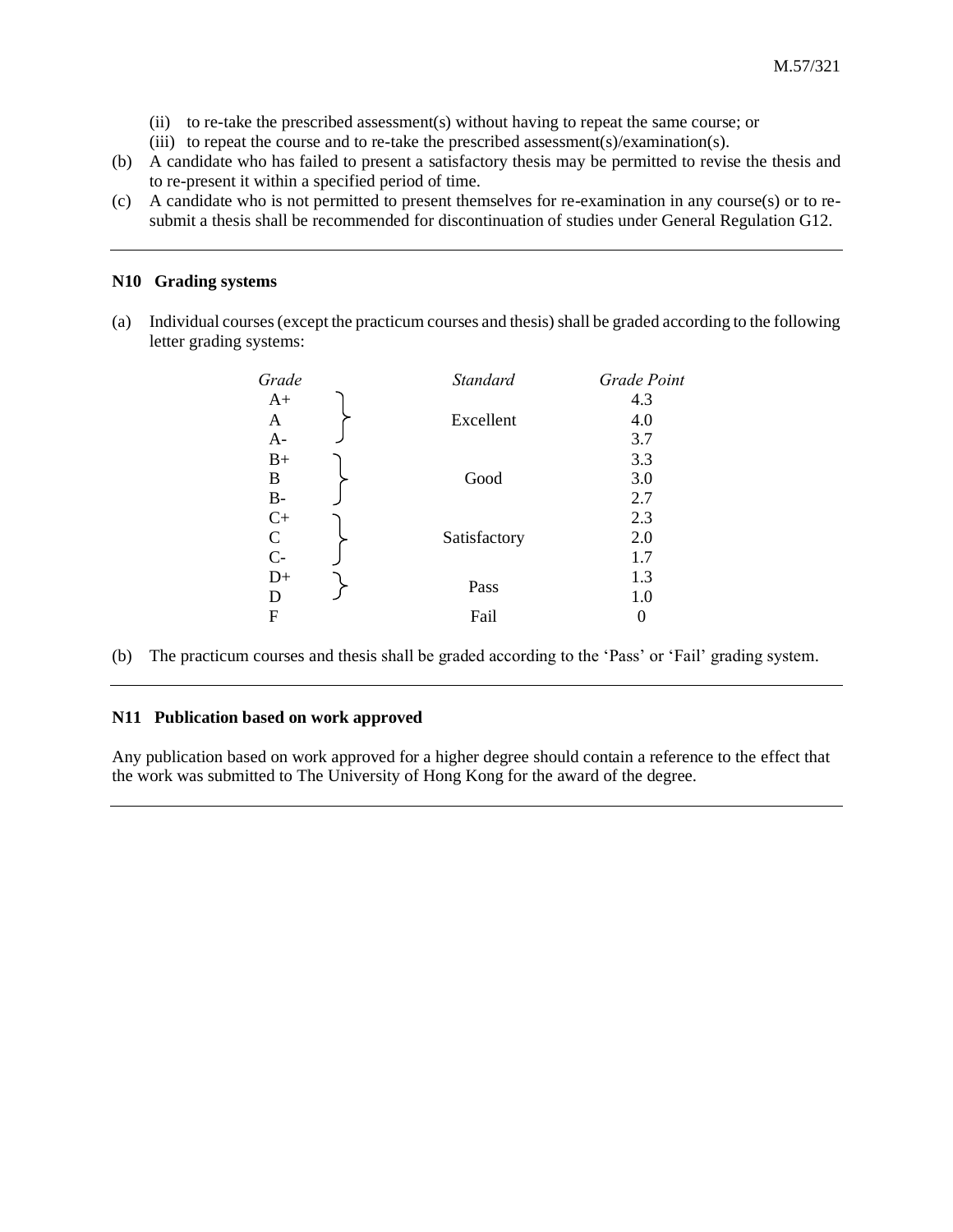# **SYLLABUSES FOR THE DEGREE OF MASTER OF SCIENCE IN NURSING (MSc[Nurs])**

*These syllabuses are applicable to candidates admitted to the Master of Science in Nursing in the academic year 2021-2022 and thereafter.*

The Master of Science in Nursing (MSc(Nurs)) curriculum consists of 22 core courses (132 credits), 5 practicum courses (57 credits) and a capstone experience which includes an Advanced Nursing Research and Evidence-based Practice course (6 credits) and a Nursing Thesis (9 credits), making a total of 204 credits. The assessment is based on a combination of practical examinations/tests (30%- 70%) and continuous assessments (30%-70%). Candidates are also required to submit a thesis to the satisfaction of the examiner(s).

# **CORE COURSES**

| <b>NURS7501</b> | Life Sciences I for Nursing (6 credits)                         |
|-----------------|-----------------------------------------------------------------|
| <b>NURS7502</b> | Applied Psychology for Nursing Practice (6 credits)             |
| <b>NURS7503</b> | Fundamentals of Nursing (6 credits)                             |
| <b>NURS7504</b> | Science of Therapeutic Nursing I (6 credits)                    |
| <b>NURS7505</b> | Introduction to Nursing Research (6 credits)                    |
| <b>NURS7506</b> | Life Sciences II for Nursing (6 credits)                        |
| <b>NURS7507</b> | Microbiology and Pharmacology for Nursing Practice (6 credits)  |
| <b>NURS1515</b> | Health Assessment (6 credits)                                   |
| <b>NURS1513</b> | Promoting the Health of Individuals and Populations (6 credits) |
| <b>NURS7508</b> | Science of Therapeutic Nursing II (6 credits)                   |
| <b>NURS7601</b> | Science of Therapeutic Nursing III (6 credits)                  |
| <b>NURS7602</b> | Emergency and Critical Care Nursing (6 credits)                 |
| <b>NURS7603</b> | Mental Health Nursing (6 credits)                               |
| <b>NURS7604</b> | Social Context of Health and Illness (6 credits)                |
| <b>NURS7605</b> | Science of Therapeutic Nursing IV (6 credits)                   |
| <b>NURS7606</b> | Nursing Care of Children and Adolescents (6 credits)            |
| <b>NURS7607</b> | Nursing Care of Women and Infants (6 credits)                   |
| <b>NURS7608</b> | Community and Global Health Nursing (6 credits)                 |
| <b>NURS7609</b> | Nursing Care of the Older Adult (6 credits)                     |
| <b>NURS7701</b> | Professional, Legal and Ethical Issues in Nursing (6 credits)   |
| <b>NURS7702</b> | Introduction to Chinese Medicine and Nursing (6 credits)        |
| <b>NURS2506</b> | Management and Leadership in Health Care (6 credits)            |
|                 |                                                                 |

# **PRACTICUM COURSES**

| <b>NURS7509</b> | Introduction to Clinical Nursing Practicum (6 credits) |
|-----------------|--------------------------------------------------------|
| <b>NURS7610</b> | Adult Nursing Practicum (9 credits)                    |
| <b>NURS7611</b> | Specialty Nursing Practicum I (6 credits)              |
| <b>NURS7612</b> | Specialty Nursing Practicum II (9 credits)             |
| <b>NURS7704</b> | Consolidation Practicum (27 credits)                   |

# **CAPSTONE EXPERIENCE**

| <b>NURS7613</b> | Advanced Nursing Research and Evidence-based Practice (6 credits) |
|-----------------|-------------------------------------------------------------------|
| <b>NURS7703</b> | Nursing Thesis (9 credits)                                        |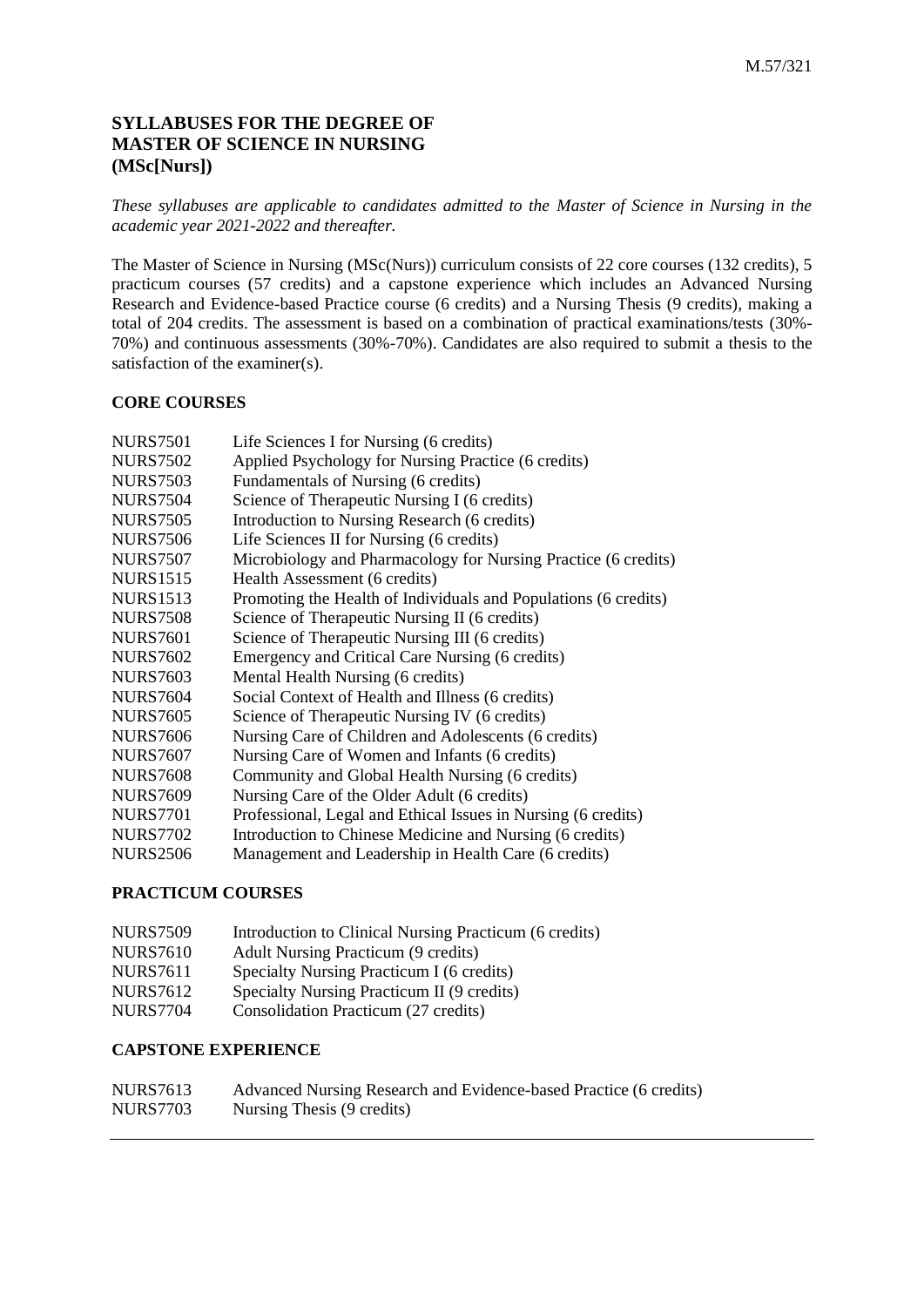# **CORE COURSES**

Syllabuses are as follows:

# **NURS7501 Life Sciences I for Nursing (6 credits)**

This course covers human anatomy, physiology and basic biochemistry. The course introduces major metabolic pathways as well as the structure and normal physiological function of the human body systems, specifically the circulatory, lymphatic, respiratory, gastrointestinal and endocrine systems. The interactions between body systems in maintaining homeostasis and the body's response to selected pathological processes are also covered. The concepts of the human body functioning in healthy and diseased conditions are reinforced.

# **NURS7502 Applied Psychology for Nursing Practice (6 credits)**

This course comprises developmental psychology and health psychology. Developmental psychology focuses the basic concepts and mechanisms inherent in the process of human development across the lifespan. It examines the biological, cognitive, social, emotional, and moral aspects of development through various theoretical models. Health psychology focuses particularly on the relationship between psychology and health. It involves the study of the promotion and maintenance of good health, the causes and experience of illness. Furthermore, this course also aims to facilitate students to understand life education, e.g. resilience and stress management.

# **NURS7503 Fundamentals of Nursing (6 credits)**

This course will provide students with a solid foundation of nursing knowledge and an understanding of the fundamental concepts essential to nursing practice. This course has two major themes. The first theme is introduction of nursing practice including ethical, legal theories and professional conduct. The second theme is introduction of fundamental nursing knowledge and skills related to safe and high quality nursing care. This will involve developing common clinical skills and developing beginner clinical decision-making skills. The course integrates theories related to professional practice and beginning clinical skills in preparing students to practise in clinical setting.

## **NURS7504 Science of Therapeutic Nursing I (6 credits)**

This course builds upon, and further develops the concepts and skills acquired in Fundamentals of Nursing. The aim of this course is to acquire and integrate essential knowledge from theory, research and practice in nursing and related disciplines, enabling students to conceptualize and deliver nursing care to clients and their families. This course also expands the opportunity for students to use nursing process and clinical reasoning in relation to quality improvement and safety in designing patient-centred care. The course content starts with perioperative nursing care, and the health conditions related to respiratory and cardiovascular systems.

## **NURS7505 Introduction to Nursing Research (6 credits)**

This course provides an overview of the research process aiming to help students acquire basic skills and knowledge of nursing research, and to appreciate its importance in nursing practice. Basic statistical method will also be included in this course.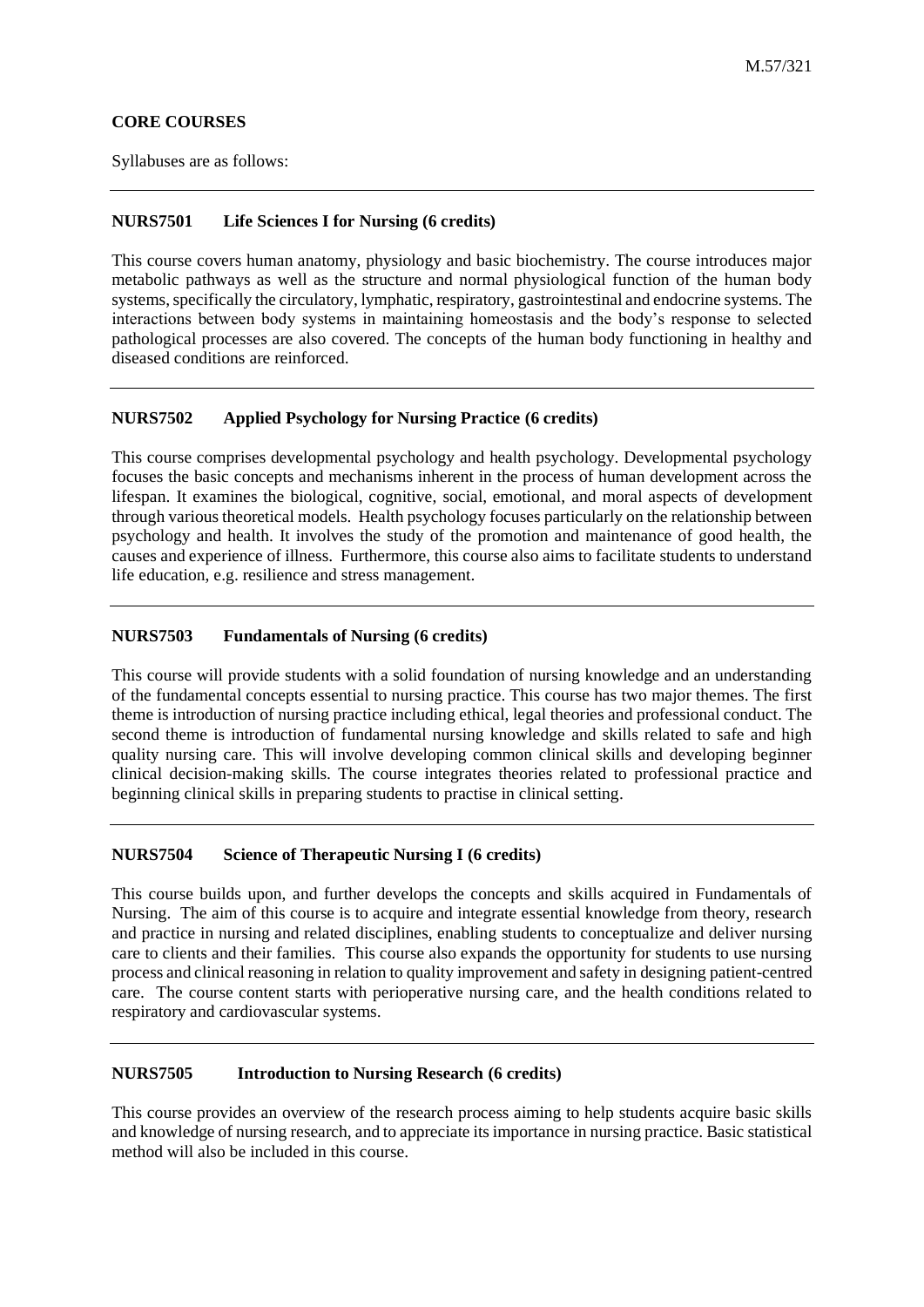# **NURS7506 Life Sciences II for Nursing (6 credits)**

This course builds on the knowledge gained in Life Sciences I for Nursing. It introduces the structure and normal functioning of the human body systems, specifically renal, reproductive, musculoskeletal, and nervous systems. Emphasis will be placed on the integration of body systems in maintaining homeostasis. The pathophysiology of and the body's responses to selected diseases will also be covered. The concepts of the human body functioning in healthy and diseased conditions are reinforced.

# **NURS7507 Microbiology and Pharmacology for Nursing Practice (6 credits)**

This course contains two parts. Part 1 focuses on Microbiology and Part 2 focuses on Pharmacology. Microbiology emphasizes the interaction of microorganisms with humans and the diseases they cause. This course enables students to understand disease-causing representatives of different groups of microorganisms and how these are transmitted and controlled. They also learn how to avoid the spread of infectious microorganisms in the community and clinical settings. Part 2 is the Pharmacology part which relates to fundamental principles in clinical pharmacology and relevant knowledge pertaining to drugs in common use. It provides an understanding of pharmacokinetics and pharmacodynamics which is essential for administering and managing drug therapy with good judgment in professional practice. The therapeutic effects and mechanisms of action of the drugs most frequently prescribed will be covered and the adverse reactions, toxic effects, interactions, precautions, contraindications and nursing implications pertaining to specific drugs will be highlighted as well.

# **NURS1515 Health Assessment (6 credits)**

This course emphasizes the refinement of the nurse's data collection and problem identification skills so that the clinician has the necessary foundation for making comprehensive health and illness assessments and care plans. The focus is on a systematic presentation of normal and abnormal findings through physical examination. This course provides students an opportunity to practice assessment skills in laboratories.

## **NURS1513 Promoting the Health of Individuals and Populations (6 credits)**

This course is designed to equip students with the theoretical and practical knowledge necessary to promote the health of individuals, families, groups, and populations across the lifespan. A thorough investigation and application of models and strategies in health promotion will provide students with the necessary skills to identify health problems and to plan, implement, and evaluate health promotion programs using primary health care principles and population health promotion approaches. The course integrates theory related to health promotion, sociocultural, learning, motivation, behavioural change, and group dynamics.

## **NURS7508 Science of Therapeutic Nursing II (6 credits)**

This course continues students' learning from Science of Therapeutic Nursing I by using the identified framework described for that course. The course content assists students to acquire and integrates the learnt life science knowledge and practice in nursing. The course also enables students to conceptualize and deliver nursing care to clients and their families starts with an understanding of common health conditions affecting the alimentary, nervous, endocrine, lymphatic, and integumentary aspects.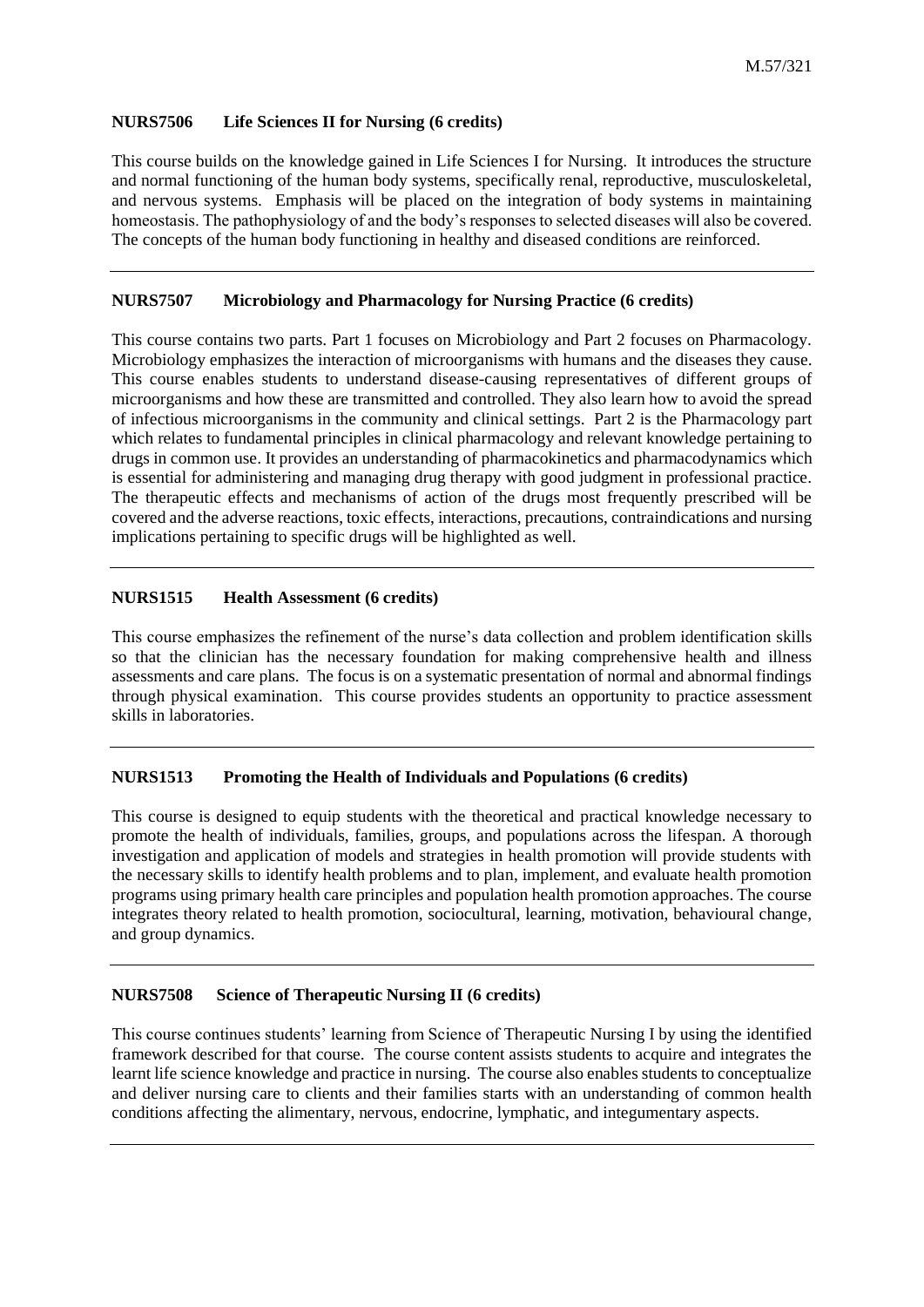#### **NURS7601 Science of Therapeutic Nursing III (6 credits)**

This course continues students' learning from Science of Therapeutic Nursing I and II by using the identified framework described for those courses. The course emphasizes the understanding of the general principles and practice of taking care of patients with musculoskeletal, haematological dysfunction. Oncology and palliative care will also be covered in this course. It also explores the impact of disabilities caused by long-term health problems and rehabilitation of these clients.

#### **NURS7602 Emergency and Critical Care Nursing (6 credits)**

This course has two focuses: emergency nursing and critical care nursing. The first focus assists students to develop clinical competency and proficiency in management of patients in emergency situations. The second focus is to enrich students' clinical skills for managing patients with critical conditions. Students are introduced to critical care nursing practice and the nature of illness, including patients' experience of critical illness, the role of the critical care nurse and the context of critical care nursing practice. Theoretical concepts that are foundational to emergency and critical care nursing practice are highlighted in the course as well.

### **NURS7603 Mental Health Nursing (6 credits)**

This course provides students with basic concepts of mental health and deepens their understanding of the common psychiatric disorders, mental health law, psychiatric nursing assessment, collaborative care models, and service providers. Besides introducing students to the principles of mental health nursing, positive concepts and promotion of mental health and the nurse's therapeutic skills are emphasized throughout the course.

#### **NURS7604 Social Context of Health and Illness (6 credits)**

This course provides students with opportunities to understand and analyse how society influences the individual. More specifically, it enables students to understand and apply a social model of health and illness to their practice, discuss the social production and distribution of health and illness, understand aspects of the social construction of health and illness and describe the social organization of health care. It also enables them to apply socio-cultural reasoning in the analysis of a social issue in health care.

## **NURS7605 Science of Therapeutic Nursing IV (6 credits)**

This course extends students' learning from Science of Therapeutic Nursing I, II & III. This course focuses on essential knowledge from theory, research and practice in nursing and related disciplines which enables students to conceptualize and deliver nursing care to clients and their families. Similar to Science of Therapeutic Nursing I, II & III, students are required to use nursing process and clinical reasoning in relation to quality improvement and safety in designing patient-centred case for clients. The course content starts with an understanding of the common health condition related to the renal and genitourinary, immunology, ophthalmic and oto-rhino-laryngological (ENT) aspects. Finally, application of advance technology in health care will be discussed in the course.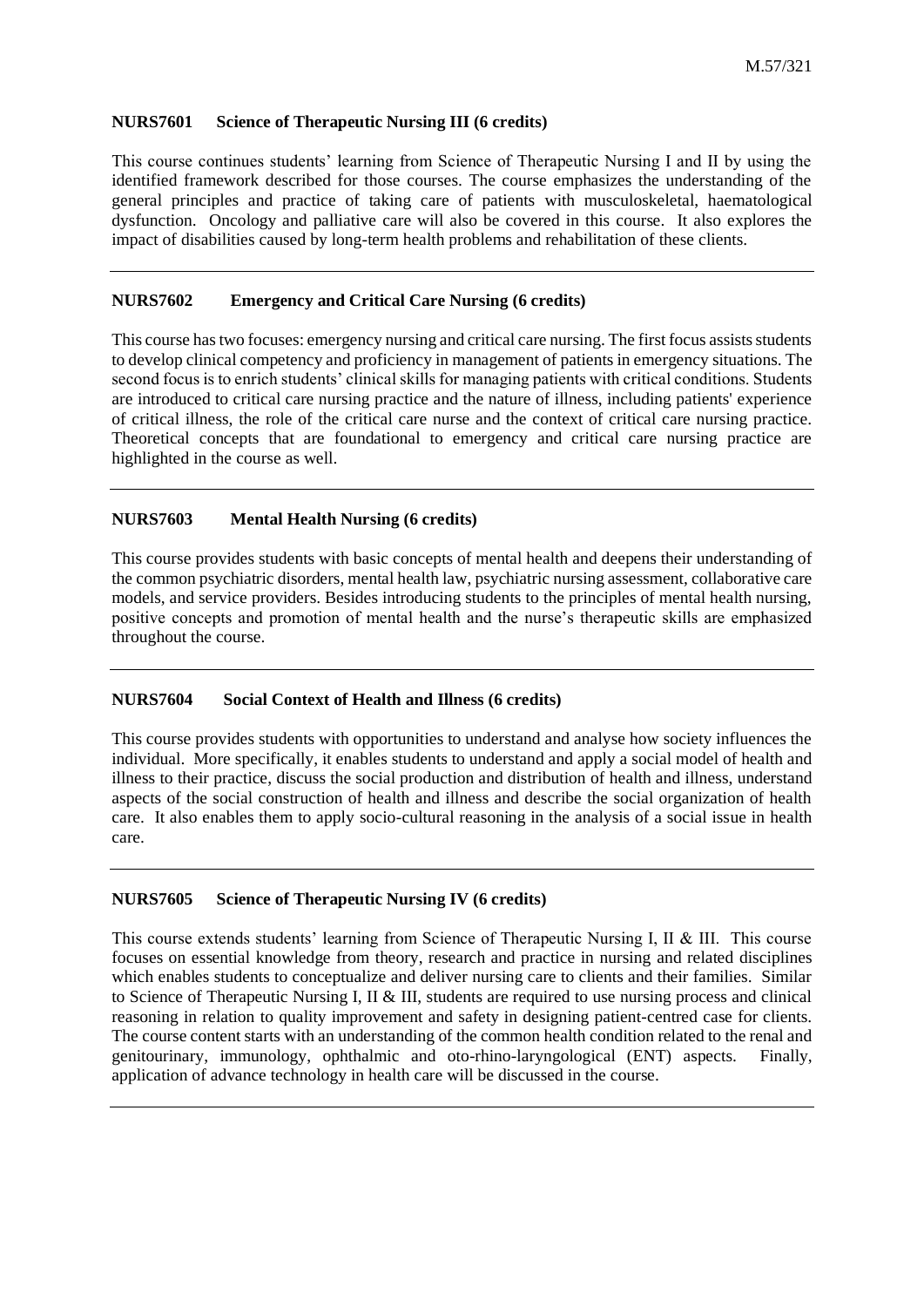#### **NURS7606 Nursing Care of Children and Adolescents (6 credits)**

This course builds on the human growth and development content of prerequisite courses to develop students' appropriate knowledge which enables them to apply a family centered approach to care of children, adolescents and their families. Besides using the nursing process in caring common paediatrics' problems, health education to children and adolescents and families are also the central themes throughout each developmental stage. Emphasis is placed upon age appropriate communication skills and nursing interventions.

## **NURS7607 Nursing Care of Women and Infants (6 credits)**

This course focuses on nursing care of women and infants. It aims to provide students with opportunities, through exploring common health problems in the lifecycle of women including reproductive, to apply the acquired scientific knowledge to the art of nursing practice in caring for women and infants. Within the context of fostering students' analytical ability in clinical judgment, theoretical content related to nursing management of women before, during and after childbirth are addressed. Common disorders of infants are discussed along with the nursing interventions throughout each developmental stage of infants.

## **NURS7608 Community and Global Health Nursing (6 credits)**

This course provides students with an overview of community and public health nursing theories and pertinent issues in contemporary public/global health challenges, with an introduction to key concepts of global health and the critical links between health and social and economic development. Factors that influence the community and the health of population groups will be examined. Models for community health assessment will be presented and will introduce students to the process of assessing the health status of communities and populations. The analysis of the concepts on health promotion, health maintenance and prevention of disease and disability of individuals, families and communities will be highlighted. Primary, secondary and tertiary prevention will be discussed as it pertains to the role of nursing within the multidisciplinary team approach as well as strategies will be explored related to the delivery of care to individuals and their families within the community and to the community as a whole. This course allows students to identify the significance of addressing the health and wellness of communities and populations both locally and globally.

#### **NURS7609 Nursing Care of the Older Adult (6 credits)**

This course provides students with opportunities to explore principles related to promoting, maintaining and restoring the health of older adults with the latest information on gerontological nursing evidencebased practice. Emphasis will be placed on the knowledge required to plan, deliver, and manage complex health problems experienced by older adults and their caregivers in both acute care and community settings. Students will examine the role of the registered nurse as a member of an interprofessional team, in supporting older adults and their caregivers. Learning extends to legal and ethical principles associated with caring for older adults.

## **NURS7701 Professional, Legal and Ethical Issues in Nursing (6 credits)**

This course facilitates students' examination of their beliefs and values using several value clarification tools, relating them to developing a personal philosophy of their professional selves. Universal ethical principles are examined in a health care context. Major ethical theories (rule-based, consequentialist, utilitarianism, duty-based and rights theorist) are presented and discussed in relation to current health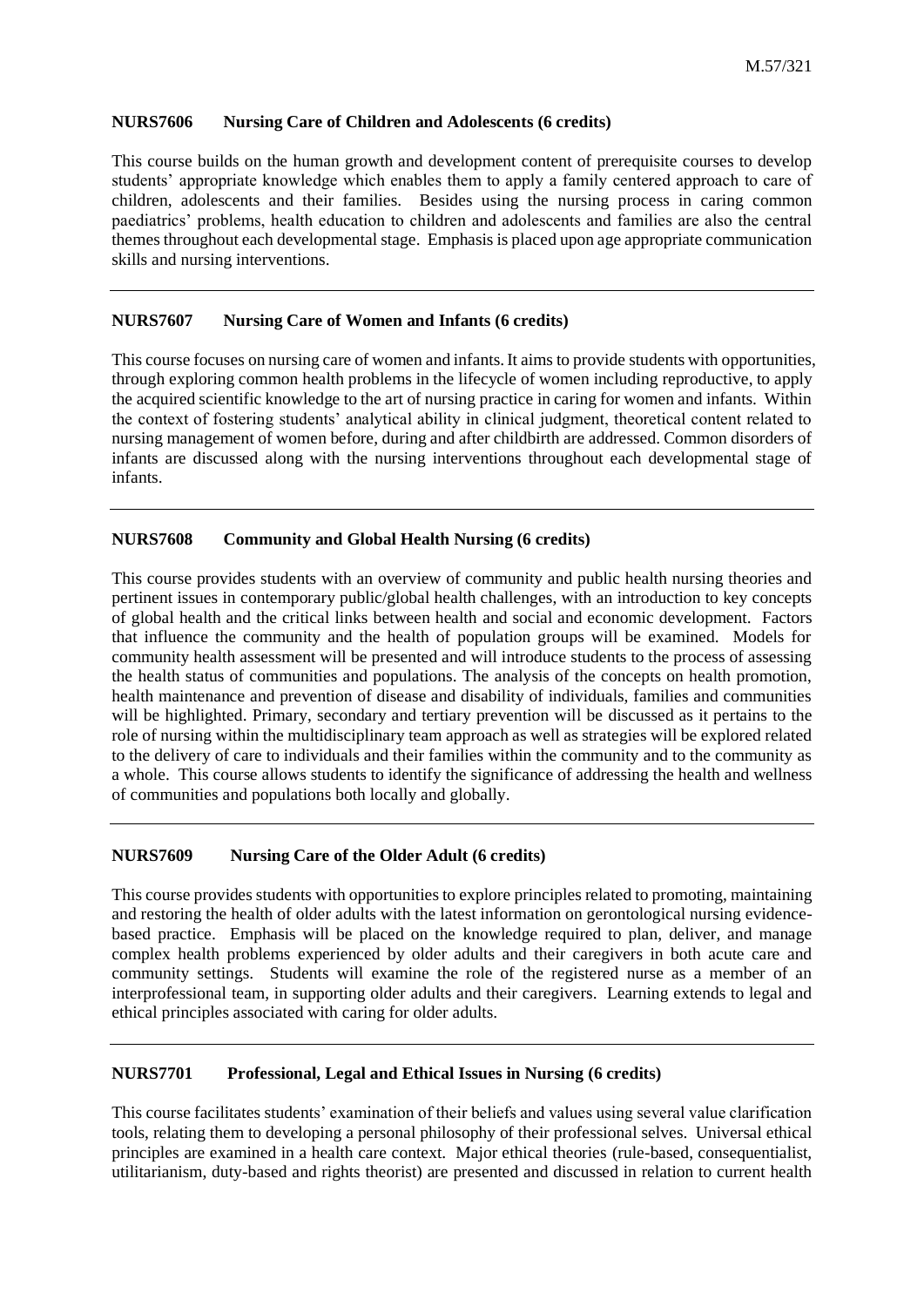care issues. The development of ethical decision-making within a professional role is emphasized. This course also provides students with the foundation of laws pertinent to the health care services. It enables students to develop an understanding of the legal framework and the practical knowledge between legal and ethical issues related to the provision of health care. The roles and professional standard of nurses are also examined concerning a range of health issues such as negligence, professional liability, informed consent and confidentiality.

## **NURS7702 Introduction to Chinese Medicine and Nursing (6 credits)**

This course covers the principle theories and clinical modalities of Chinese Medicine and introduces the science of Modern Chinese Medicine in the management of health and illness with reference to the contemporary integrative approach to health care. This course focuses on the understanding of the principles of Chinese Medicine practice, and the nurse's role in facilitating clients to benefit from the integrative system of health care. This course builds on students' theoretical and clinical background on the Western style of health care practice.

#### **NURS2506 Management and Leadership in Health Care (6 credits)**

This course examines the evolving role of nurses as managers and leaders within the contexts of the health care team, health care organizations, and the health care system. This course also provides students with the concepts and skills to analyse, plan, manage, and evaluate health care teams, health care organizations, and health care systems. Heath care policies and health informatics will be covered in the course as well.

# **PRACTICUM COURSES**

Practicum courses aim to provide students with opportunities for the integration of theoretical knowledge into nursing practice. Each nursing practicum has been designed to provide specific clinical experiences in order to enhance the clinical competence of the students. Syllabuses are as follows:

## **NURS7509 Introduction to Clinical Nursing Practicum (6 credits)**

This course focuses on the Introduction to Clinical Nursing. It aims to provide opportunities for students to develop and apply basic nursing knowledge, skills and professional behaviour in a health care setting or medical and surgical setting.

#### **NURS7610 Adult Nursing Practicum (9 credits)**

This course focuses on assessment and nursing management of illness/injury, acute and complex diseases, as well as long-term health conditions. It aims to provide opportunities for students to develop and apply basic nursing knowledge, skills and professional behaviour in medical and surgical settings.

#### **NURS7611 Specialty Nursing Practicum I (6 credits)**

This course comprises two components: Paediatric and Adolescents Nursing and Obstetrical Nursing. These two components aim to provide students with the opportunities for the development and application of specific nursing knowledge, skills and professional behaviours in theses specialties, i.e., paediatric and adolescent unit, and obstetric unit in hospital or community settings. Through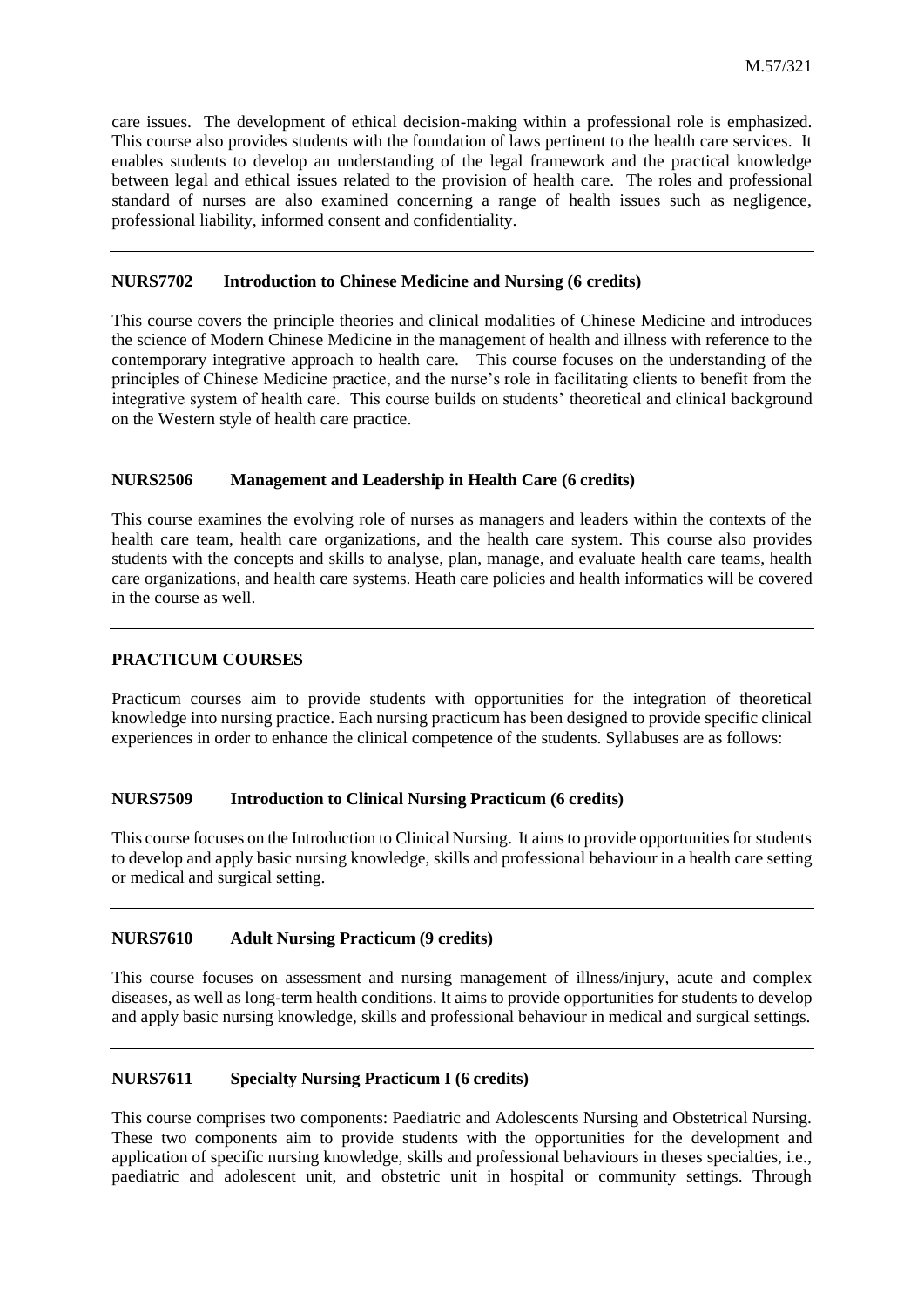observation, guided practice in basic skills and specific nursing therapeutic interventions for clients and their families, students will be able to apply the knowledge and skills they have acquired in the related courses including nursing process, nursing therapeutics, ethical principles, communication skills and problem solving skills in this Specialty Nursing Practicum I.

# **NURS7612 Specialty Nursing Practicum II (9 credits)**

This course comprises three components: Gerontological Nursing, Mental Health Nursing and Accident and Emergency Nursing. These three components aim to provide students with the opportunities for the development and application of specific nursing knowledge, skills and professional behaviour in hospital or community settings. Through observation, guided practice in basic skills and specific nursing therapeutic interventions for clients and their families, students will be able to apply the knowledge of nursing process, nursing therapeutics, ethical principles, communication and problem solving and decision making skills in these three specialties.

# **NURS7704 Consolidation Practicum (27 credits)**

This course comprises four components: Medical Nursing, Surgical Nursing (including intra-operative nursing), Community Nursing and Primary Health Care Nursing. The practicum in medical and surgical nursing aims at providing students with the opportunities to further consolidated their nursing skills and knowledge to manage and care for patients and their caregivers in the medical and surgical units, respectively. The community and primary health care nursing are designed to provide students with opportunities to gain practical experience in community and primary health care settings; and to apply health promotion concepts in the community settings to achieve health promotion and disease prevention.

## **CAPSTONE EXPERIENCE**

The capstone experience consists of a course entitled "Advanced Nursing Research and Evidence-based Practice" (6 credits) and a Nursing Thesis (9 credits). The capstone courses enables students to gain experience to marshal the skills to define a problem in nursing practice, initiate investigations, demonstrate an artifact that solves the problem, and present their work. The thesis represents 9 credits of work and students will be provided an opportunity to conduct a scholarly activity that is relevant to nursing by using advanced nursing research and evidence-based approach. Syllabuses are as follows:

## **NURS7613 Advanced Nursing Research and Evidence-based Practice (6 credits)**

This course takes an integrated approach to further enhance students' understand of, and ability to use different research methodologies acquired in Introduction to Nursing Research for scientific enquiry. The course also introduces the importance of research to improve clinical practice and quality of health care. The purpose of the course is to provide students with knowledge and analytical skills to critically appraise research literature and to use the best available evidence to improve healthcare decisionmaking.

Pre-requisites: NURS7505 Introduction to Nursing Research